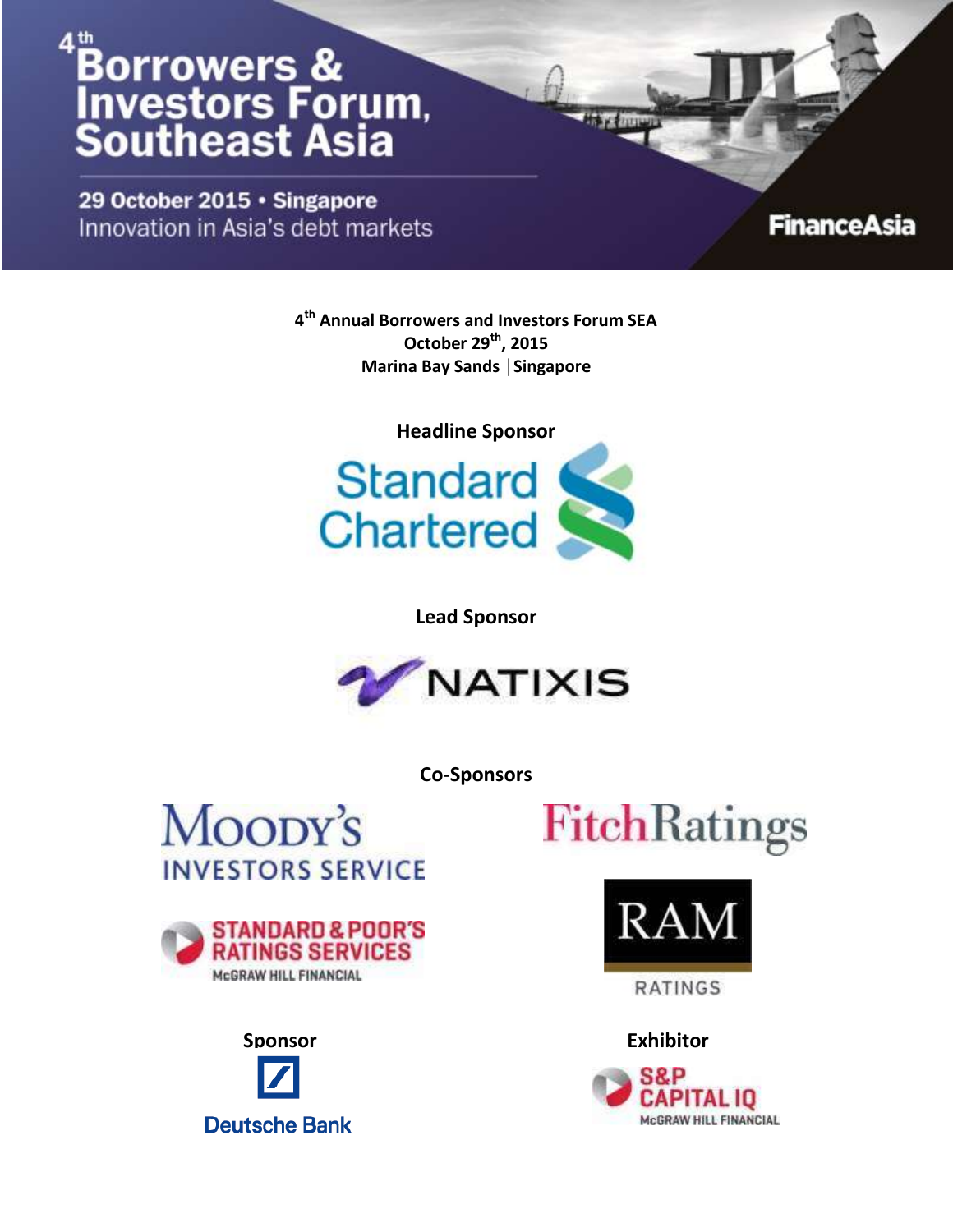29 October 2015 · Singapore Innovation in Asia's debt markets

### **FinanceAsia**

*Draft Agenda [Times and sessions are subject to change]*

#### **8:00 Registration and refreshments**

- **08:55 FinanceAsia's Welcome**
- **09:00** *Panel discussion*

#### **Southeast Asia's debt market on the global stage**

- What's holding back the growth
- Necessity of the USD and growth of the RMB
- Corporate and Sovereign financing requirements
- Product innovation for borrowers what are the new structures in play
- Is the West becoming an integral funding option for Asian borrowers?

#### **Moderator**

Richard Morrow, *Features Editor*, **FinanceAsia**

#### Panelists

Devan Selvanathan, *Managing Director, Head of Global Debt Platform*, *Asia-Pacific*, **Natixis** Terry Chan, *Head of Franchise Development, APAC Corporate Ratings*, **Standard & Poor's** Kevin Talbot, *Chief Executive Officer*, **Aviva Investors** Dilip Parameswaran, *Founder and Chief Executive*, **Asia Investment Advisors**

#### **09:50** *Panel discussion*

#### **Bank Capital and Liquidity**

- The evolving regulatory environment  $-$  Bail-in, TLAC, RWA consistency
- The impact of capital and liquidity regulations
- Bank Capital supply
- Regional considerations ASEAN, China, India

#### Moderator

Madhur Mehta *Managing Director and Head, Financial Institutions Debt Capital Markets,* **Standard Chartered Bank**

#### Panelists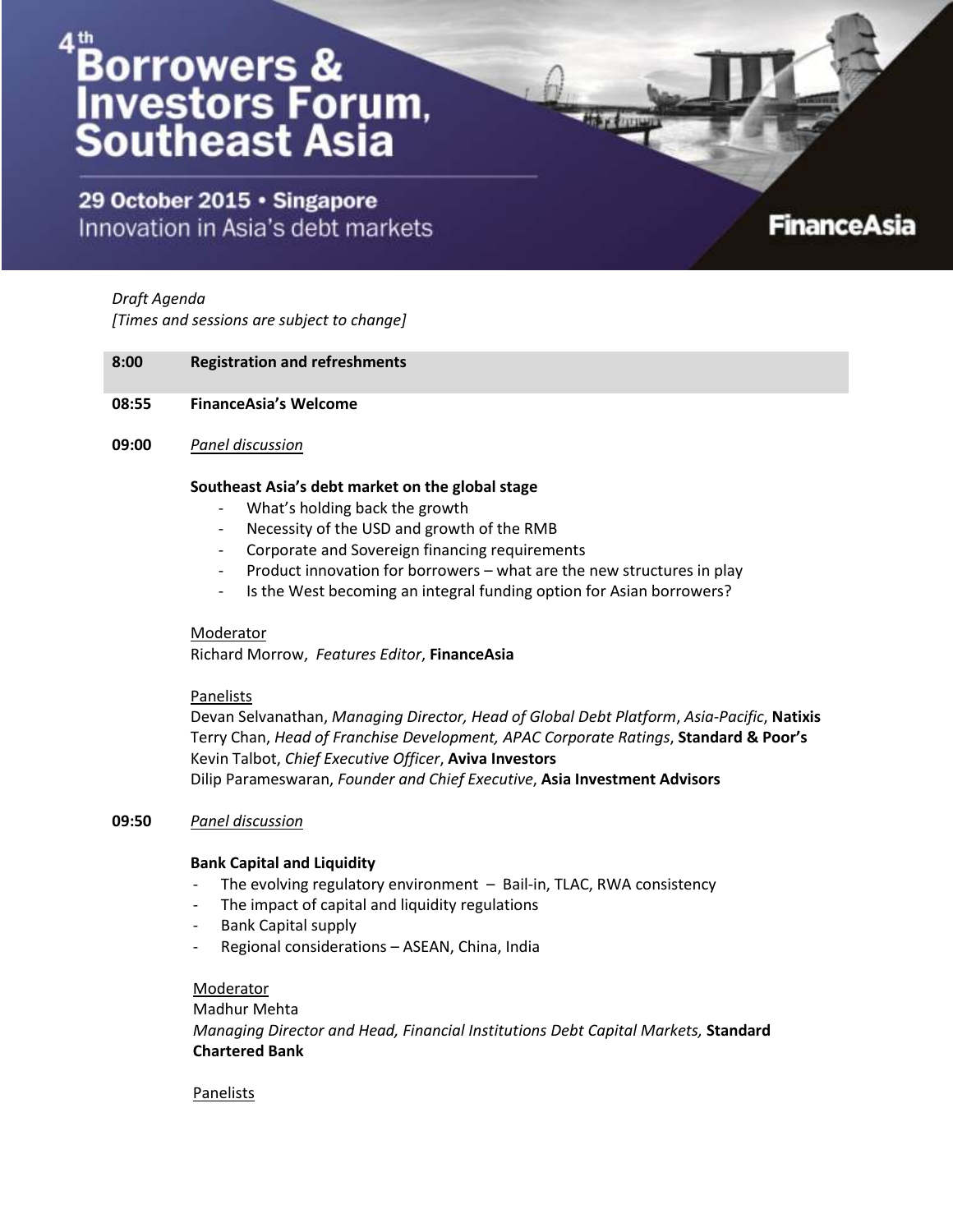29 October 2015 · Singapore Innovation in Asia's debt markets

**FinanceAsia** 

Ritesh Maheshwari, *Head of FI Ratings, APAC*, **Standard & Poor's** Andreas Kuehrer, *Director, Fixed Income*, **Bank of Singapore** Vijay Chander, *Executive Director – Fixed Income*, **ASIFMA** Kittiya Todhanakasem, *First Senior Executive Vice President, Managing Director, Financial Management Group,* **Krung Thai Bank**

#### **10:40 Networking Coffee Break**

#### **11:15** *Panel discussion*

#### **The impact of Modinomics**

- The role of government in developing local bond markets
- Liberalisation of the financial sector does this work?
- Covenants and restrictions
- The key drivers for external commercial borrowing

#### Moderator

Dan Bland, *Reporter*, **FinanceAsia**

#### **Panelists**

Lin-Jing Leong, *Investment Manager, Fixed Income* – **Aberdeen Asset Management** Atsi Sheth, *Associate Managing Director, Sovereign Risk Group,* **Moody's Investors Service** Jerome Booth, *Chairman*, **New Sparta Asset Management**

#### **12:05** *Panel discussion*

#### **The future of local currency debt**

- How the Asian corporate can benefit from going cross-border
- Increasing investor returns
- Normalisation of the RMB
- Integration of the local bond market

#### Moderator

Vijay Chander, *Executive Director – Fixed Income*, **ASIFMA**

#### Panelists

Kaushik Rudra, *Head Rates & Credit Research*, **Standard Chartered Bank** Boo Hock Khoo, *Vice President Operations*, **Credit Guarantee & Investment Facility** Denise Thean**,** *Deputy Chief Executive Office***, RAM Rating Services Berhad**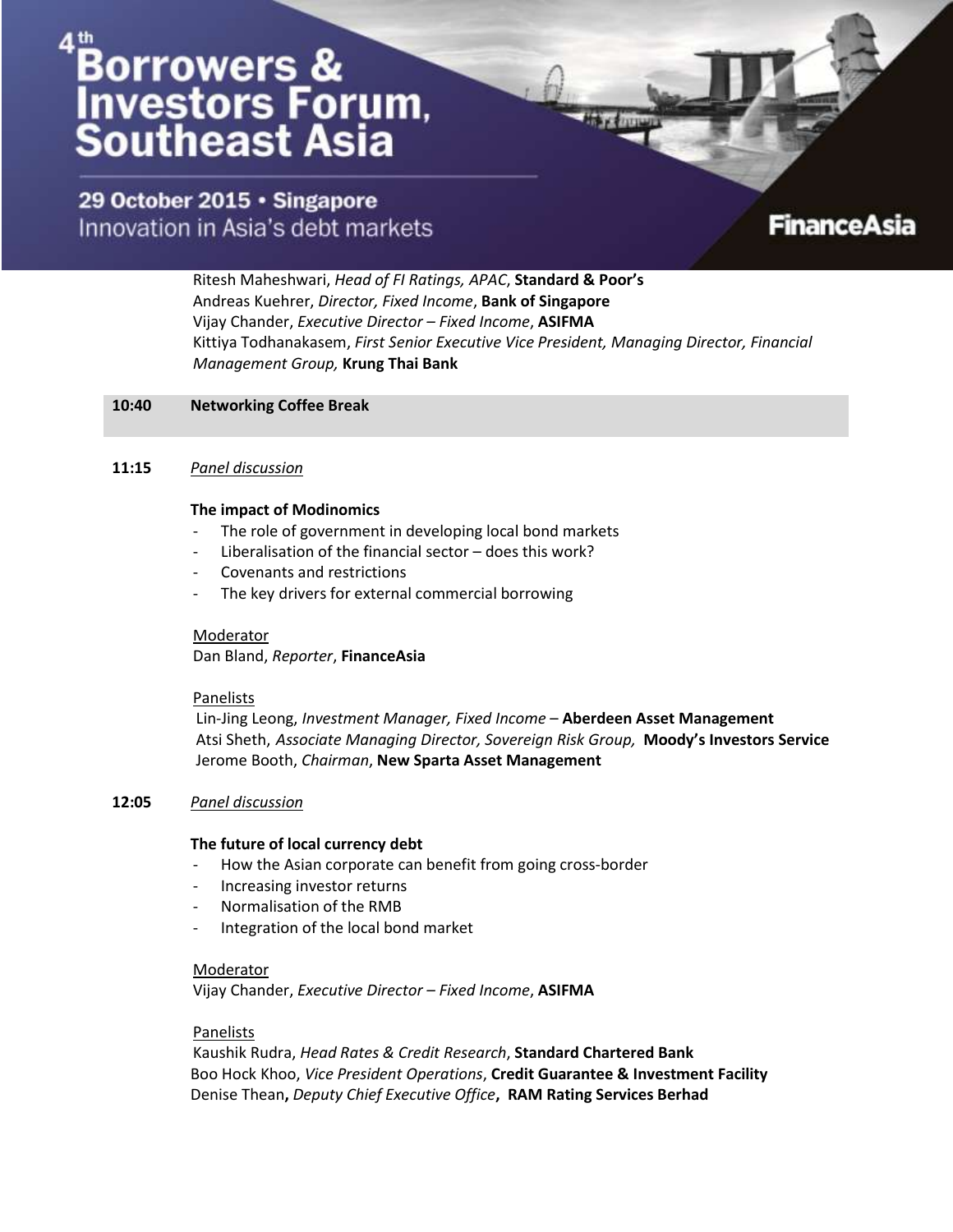29 October 2015 · Singapore Innovation in Asia's debt markets

#### **13:00 Networking Lunch Stream A: Issuers Stream B: Investors 14:00** *Panel Discussion* **Green Bonds – Asia's role**  The emergence of Green Bonds in Asia Non traditional structured products Sustainable Financing in Asia Moderator Rob Fowler, *Asia Pacific Head of Partnerships*, **Climate Bond Initiative** Panelists Rahul Sheth, *Executive Director*, **Standard Chartered Bank, Capital Market Solutions** Dr Afifa Raihana, *Sustainable Finance Specialist,* **USAID, CCEB Program, Bangladesh** Mr Samir Ashta, *Director - Finance & CFO* **CLP India Pvt Ltd** *Keynote Presentation* **Country Garden's Debt Raising Strategies** *Presenter* Fu Yuanchun, General Manager, *Head of Corporate Finance Department,* **Country Garden Holdings Company Ltd 14:25** *Presentation and Q & A* **Outlook for Capital Flows in Asia** Macro outlook and its impact on capital flows Regional outlook for Debt Flows The impact on Asian Asset classes - Q & A Presenter Jean-Charles Sombor, *Asia Pacific Director,*

### **14:50** *Panel discussion*

#### **Funding Asia's Infrastructure deficit**

- Are there enough financeable projects for project bonds
- Alternative models for development
- Local Government Financing Vehicles
- Intra-regional Mobilisation

### Moderator

Dilip Parameswaran, *Founder and Chief* 

**Institute of International Finance**

**FinanceAsia** 

### *Panel discussion*

### **Why you should be investing in Sukuks**

- Choosing the right Sukuk for you
- Key drivers for developing this market
- Increasing the investor base in Sukuks

Moderator

Professor Andrew White Singapore Management University, Yulchon LLC (Seoul, South Korea)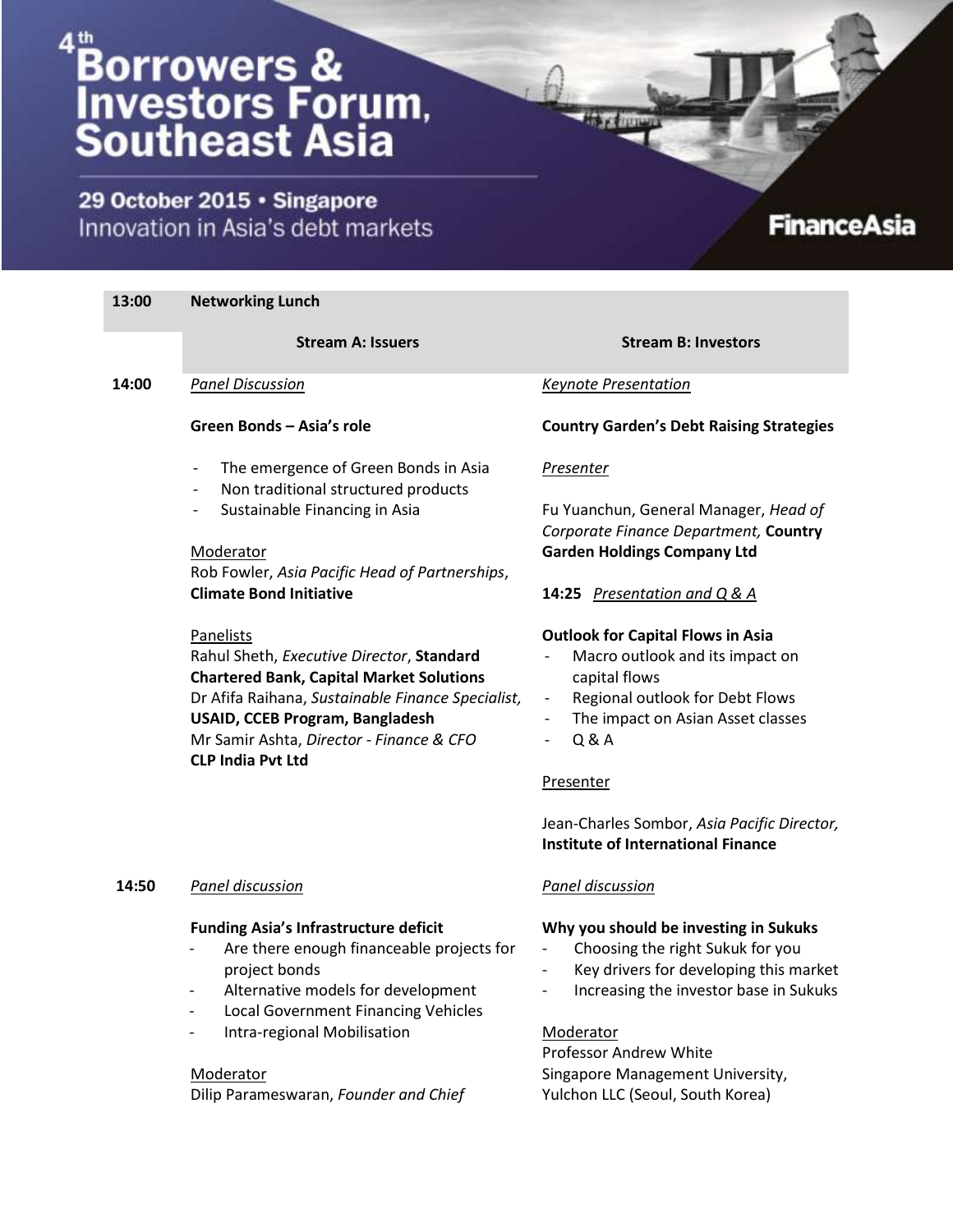29 October 2015 · Singapore Innovation in Asia's debt markets

### **FinanceAsia**

#### *Executive*, **Asia Investment Advisors**

#### Panelists

Boo Hock Khoo, *Vice President Operations*, **Credit Guarantee & Investment Facility** Pham Thanh Ha, *Deputy Director General*, **Vietcombank** Terry Fanous, Managing Director for Public,

Project Infrastructure Group, **Moody's Investors Service**

#### Panelists

Todd Schubert, *Head of Fixed Income Research*, **Bank of Singapore** Ruslena Ramli, *Head of Islamic Finance***, RAM Rating Services Berhad** Chung Chee Leong, *President/ Chief Executive Officer*, **Cagamas Berhad** 

#### **15:40 Networking Coffee Break**

#### **16:10** *Panel discussion*

### **Creating Liquidity in the Asian Debt Capital Markets**

- Why is the Asian market less liquid than its major rivals?
- Strategies to increase liquidity
- Regulatory barriers

#### Moderator

Kalai Pillay, *Senior Director & Head of Asia Pacific Industrials,* **Fitch Ratings**

#### Panelists

Omar Slim, *Vice President, Fixed Income*, **PineBridge Investments** Guan Seng Khoo, *Vice President/ Head of Risk Management*, **AIMCo** Owen Gallimore*, Head of Credit Trading Strategy Asia*, **ANZ Bank**

#### *Panel discussion*

#### **Increasing yield in the emerging markets**

- Which sectors will offer the best return
- Refinancing and default
- Drivers in the high yield arena

#### Moderator

Evan Thorpe, *Head of Market Analysis*, **Dealogic**

Panelists

Jujhar Singh, *Co Global Head, High Yield Product Group, Capital Markets*, **Standard Chartered Bank**

Tim Jagger, *Senior Vice President- Portfolio Manager,* **Aviva Investors**

Beng Wah Tan, *Managing Director, Head of Global Markets Sales, South East Asia & Australia,* **Natixis**